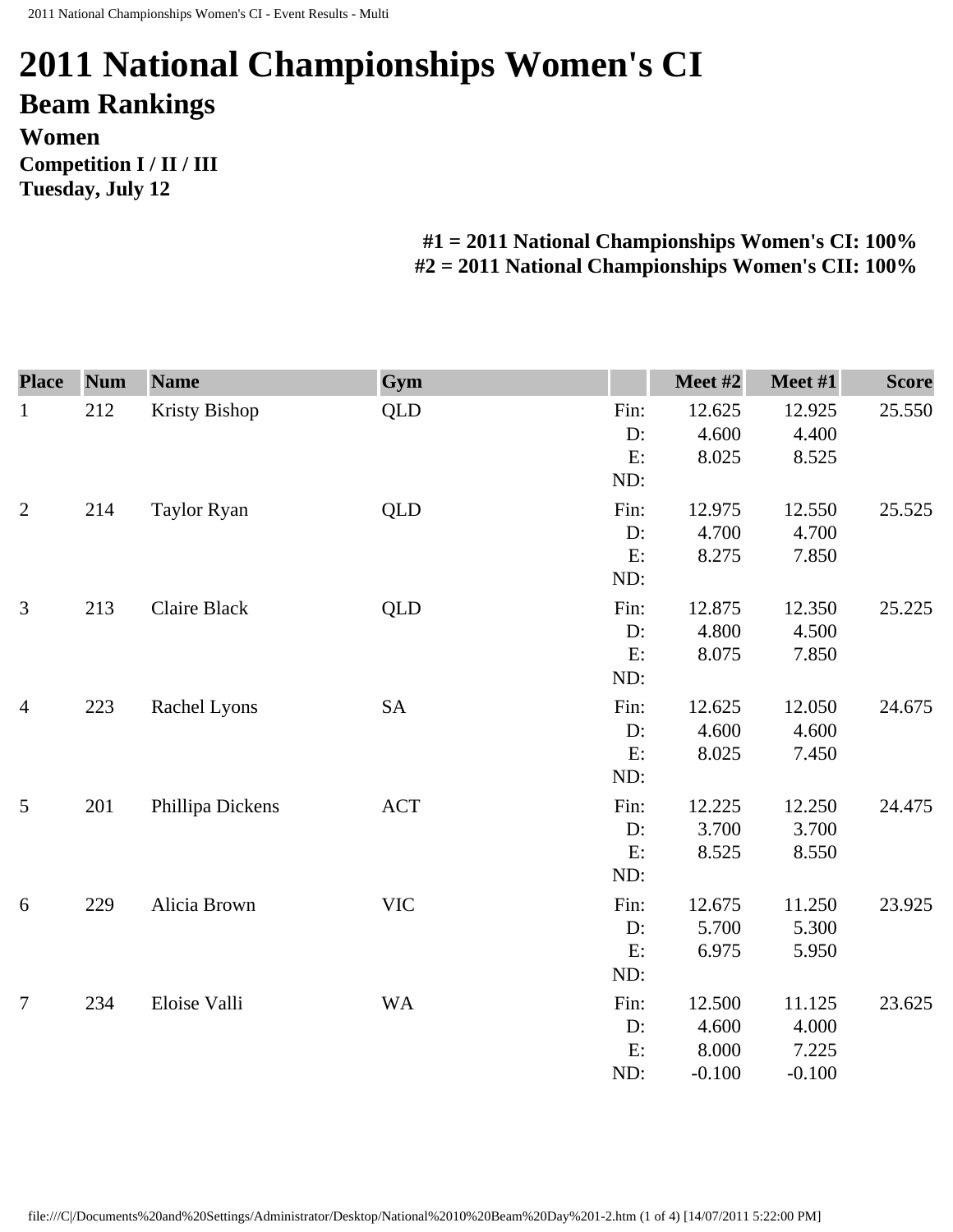2011 National Championships Women's CI - Event Results - Multi

| $8\,$ | 232 | Sarah Johnstone        | <b>VIC</b> | Fin:<br>D:<br>E:<br>ND:    | 11.925<br>4.500<br>7.425             | 11.450<br>4.500<br>6.950             | 23.375 |
|-------|-----|------------------------|------------|----------------------------|--------------------------------------|--------------------------------------|--------|
| 9     | 226 | Olivia Burnett         | <b>TAS</b> | Fin:<br>D:<br>E:<br>ND:    | 13.300<br>5.400<br>8.000<br>$-0.100$ | 9.800<br>4.800<br>5.000              | 23.100 |
| 10    | 228 | <b>Kirsty Brooks</b>   | <b>VIC</b> | Fin:<br>D:<br>E:<br>ND:    | 10.425<br>4.600<br>5.825             | 12.525<br>5.200<br>7.325             | 22.950 |
| 11    | 221 | Samantha Pearce        | <b>QLD</b> | Fin:<br>D:<br>E:<br>ND:    | 11.300<br>3.600<br>7.700             | 11.550<br>4.000<br>7.550             | 22.850 |
| 12    | 217 | <b>Bridget Beattie</b> | <b>QLD</b> | Fin:<br>D:<br>E:<br>ND:    | 11.725<br>4.000<br>7.725             | 11.025<br>4.000<br>7.025             | 22.750 |
| 13    | 224 | <b>Bethany Philp</b>   | SA         | Fin:<br>D:<br>E:<br>ND:    | 10.475<br>3.700<br>6.775             | 12.125<br>5.000<br>7.125             | 22.600 |
| 14    | 204 | Sarah Iwanoczko        | <b>NSW</b> | Fin:<br>D:<br>E:<br>ND:    | 11.725<br>5.100<br>6.725<br>$-0.100$ | 10.525<br>4.100<br>6.425             | 22.250 |
| 15    | 231 | Laura Hart             | <b>VIC</b> | Fin:<br>D:<br>E:<br>ND:    | 11.550<br>4.200<br>7.350             | 10.525<br>4.400<br>6.125             | 22.075 |
| 16T   | 207 | Amy Smit               | <b>NSW</b> | Fin:<br>$D$ :<br>E:<br>ND: | 9.975<br>3.900<br>6.075              | 12.025<br>5.100<br>6.925             | 22.000 |
| 16T   | 211 | Natalie Bennison       | <b>QLD</b> | Fin:<br>D:<br>E:<br>ND:    | 9.825<br>4.000<br>5.825              | 12.175<br>4.800<br>7.475<br>$-0.100$ | 22.000 |
| 18    | 218 | Rebecca Carter         | <b>QLD</b> | Fin:<br>D:<br>E:<br>ND:    | 11.200<br>4.000<br>7.200             | 10.775<br>4.000<br>6.775             | 21.975 |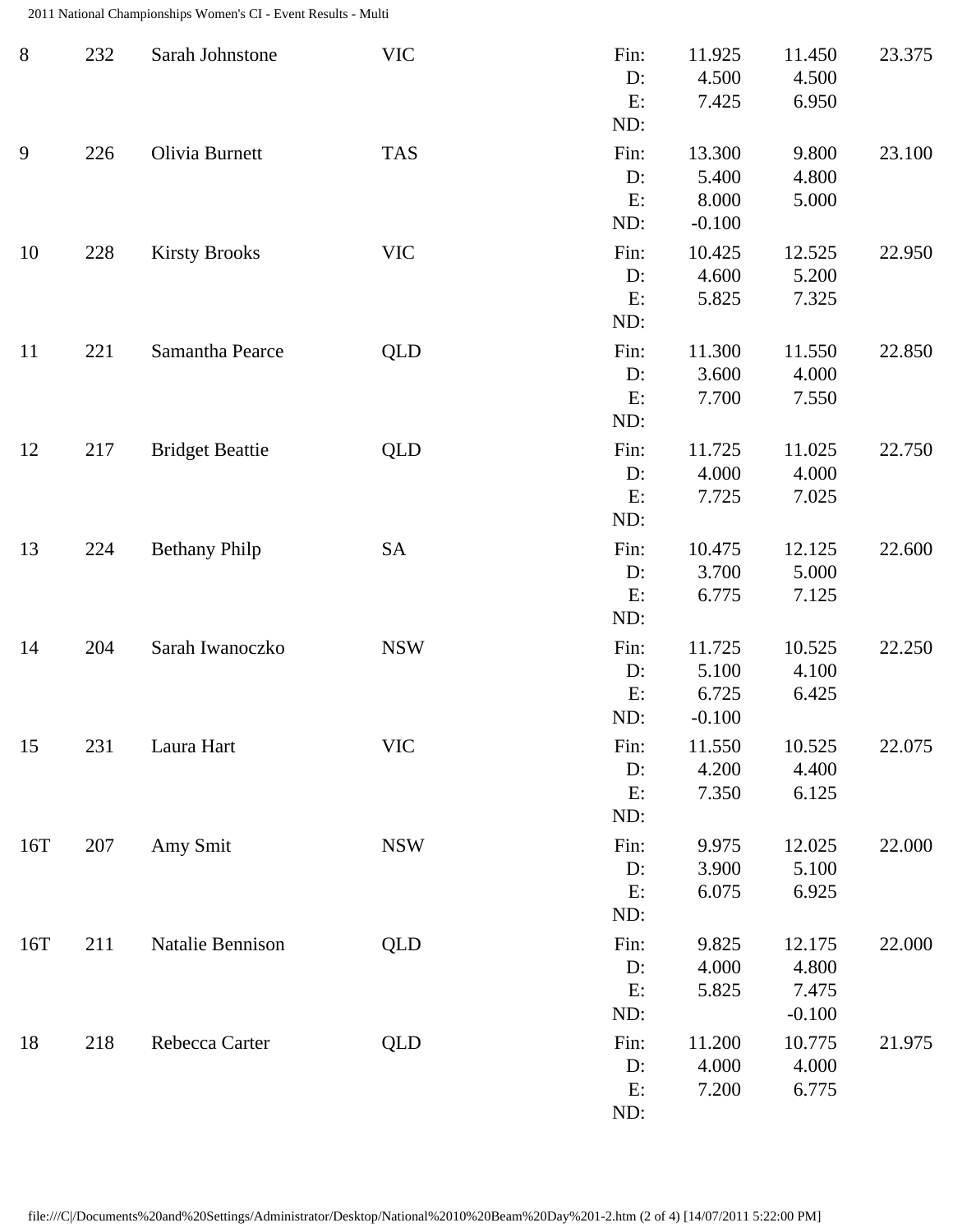2011 National Championships Women's CI - Event Results - Multi

| 19 | 216 | Tia See Kee             | <b>QLD</b> | Fin:<br>D:<br>E:<br>ND:    | 10.950<br>3.800<br>7.150 | 11.000<br>3.400<br>7.600 | 21.950 |
|----|-----|-------------------------|------------|----------------------------|--------------------------|--------------------------|--------|
| 20 | 206 | Sophie Mcnay            | <b>NSW</b> | Fin:<br>$D$ :<br>E:<br>ND: | 11.025<br>4.700<br>6.325 | 10.550<br>4.000<br>6.550 | 21.575 |
| 21 | 215 | Mikaela Schlumpf        | QLD        | Fin:<br>D:<br>E:<br>ND:    | 9.725<br>2.600<br>7.125  | 11.475<br>3.300<br>8.175 | 21.200 |
| 22 | 225 | <b>Jessica Sammells</b> | <b>SA</b>  | Fin:<br>D:<br>E:<br>ND:    | 10.925<br>3.600<br>7.325 | 10.075<br>3.300<br>6.775 | 21.000 |
| 23 | 222 | Emma Darcy              | <b>SA</b>  | Fin:<br>D:<br>E:<br>ND:    | 9.775<br>3.700<br>6.075  | 11.175<br>3.700<br>7.475 | 20.950 |
| 24 | 208 | Tayla Konestabo         | <b>NSW</b> | Fin:<br>D:<br>E:<br>ND:    | 10.550<br>4.700<br>5.850 | 10.025<br>4.100<br>5.925 | 20.575 |
| 25 | 230 | Tori Curtis             | <b>VIC</b> | Fin:<br>D:<br>E:<br>ND:    | 12.400<br>4.500<br>7.900 | 7.725<br>4.300<br>3.425  | 20.125 |
| 26 | 205 | Chloe Lagarde           | <b>NSW</b> | Fin:<br>D:<br>E:<br>ND:    | 10.500<br>3.800<br>6.700 | 9.550<br>3.800<br>5.750  | 20.050 |
| 27 | 209 | Penny Smith             | <b>NSW</b> | Fin:<br>D:<br>E:<br>ND:    | 10.250<br>3.300<br>6.950 | 9.750<br>3.300<br>6.450  | 20.000 |
| 28 | 219 | Nicole Cochrane         | QLD        | Fin:<br>D:<br>E:<br>ND:    | 8.275<br>3.000<br>5.275  | 11.375<br>4.200<br>7.175 | 19.650 |
| 29 | 203 | Casey Bacon             | <b>NSW</b> | Fin:<br>D:<br>E:<br>ND:    | 9.300<br>3.800<br>5.500  | 10.100<br>3.600<br>6.500 | 19.400 |